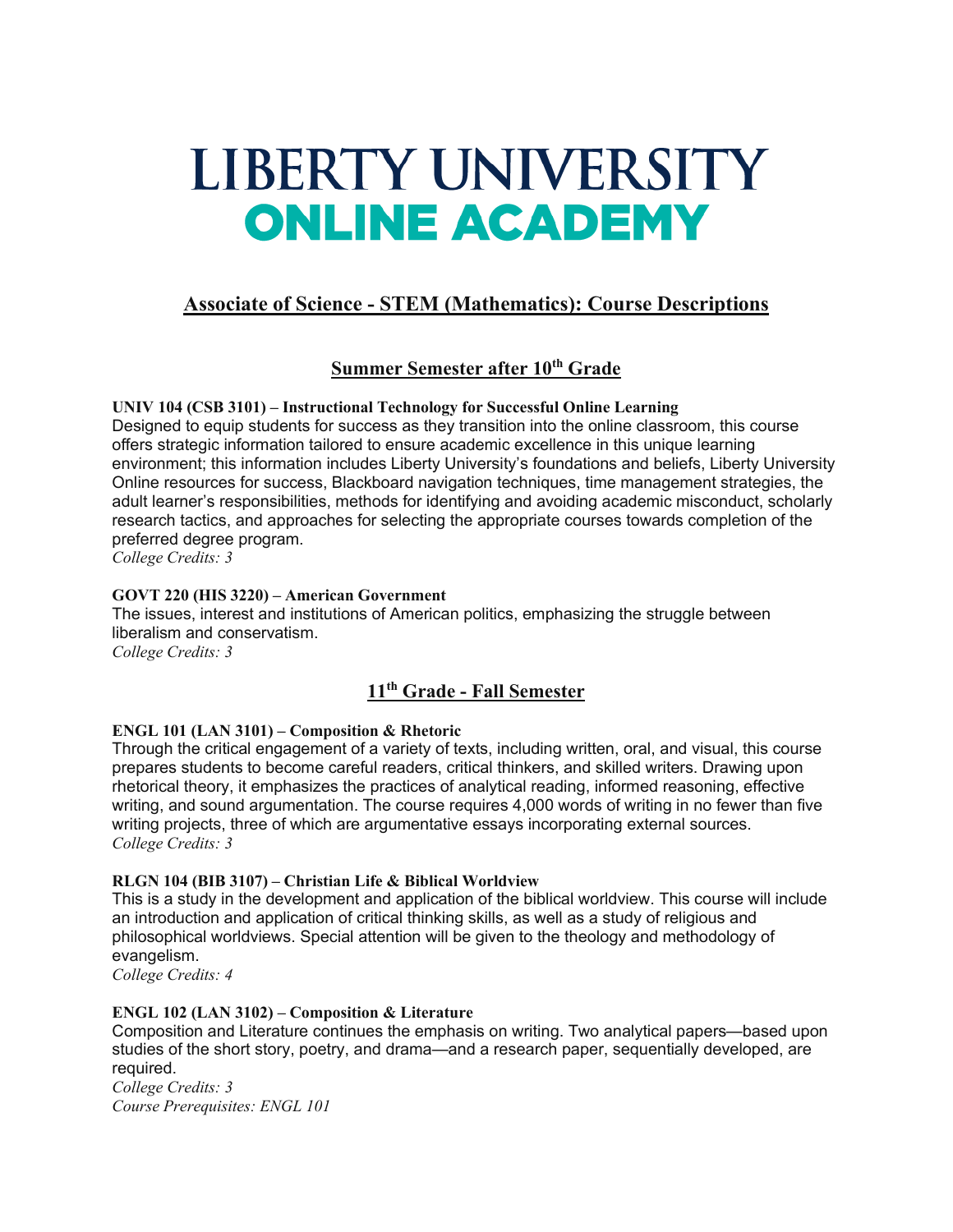## **BIBL 104 (BIB 3106) – Survey of Old & New Testament**

This survey course is designed to lay a foundational understanding of Scripture via a historical survey of the Old and New Testaments. The student will engage a range of learning activities related to the issues interacting with biblical literature, basic hermeneutical principles, key themes and persons of the canon, and the redemptive theme of Scripture.

*College Credits: 4*

# **11th Grade - Spring Semester**

## **COMS 101 (LAN 3103) – Speech Communication**

Study and practice in communicating ideas competently in public speaking. Students are also given a foundation for the development of communication skills in other human communication contexts, including dyadic and small group communication. *College Credits: 3*

## **BIOL 101 (SCI 3101) – Principles of Biology**

An examination of the fundamental characteristics common among living things. Emphasis is placed upon studies of the cell, energy, metabolism, reproduction, heredity, ecology, phylogeny and the diversity of life.

*College Credits: 3*

## **PSYC 101 (ASC 3101) – General Psychology**

Introduction to Psychology as a scientific discipline concerned with the study of behavior. Consideration will be given to such topics as human development, motivation, emotion, perception, learning, personality, intelligence, measurement, and applied areas. *College Credits: 3 \*Subject material may be considered sensitive by some students*

#### **PHSC 121 (SCI 3121) – Introduction to Astronomy**

An overview of the principles of astronomy as related to the Solar System for non-science majors. *College Credits: 3*

## **Summer Semester after 11th Grade**

## **MATH 128 (MAT 3128) – Elementary Functions and Coordinate Geometry**

A pre-calculus course that includes the study of elementary functions, their graphs and applications including polynomial, rational, algebraic functions, exponential, logarithmic and circular or trigonometric functions. For students with strong high school preparation in mathematics but who are not ready for calculus.

*College Credits: 4 Course Prerequisites: MATH 121 or SAT/ACT*

## **PHYS 201 (PHY 3201) – General Physics I**

A study of mechanics, gravitation, waves, sound, heat, light, electricity and magnetism, optics and modern physics from a non-calculus perspective. *College Credits: 4*

*Course Prerequisites: MATH 121*